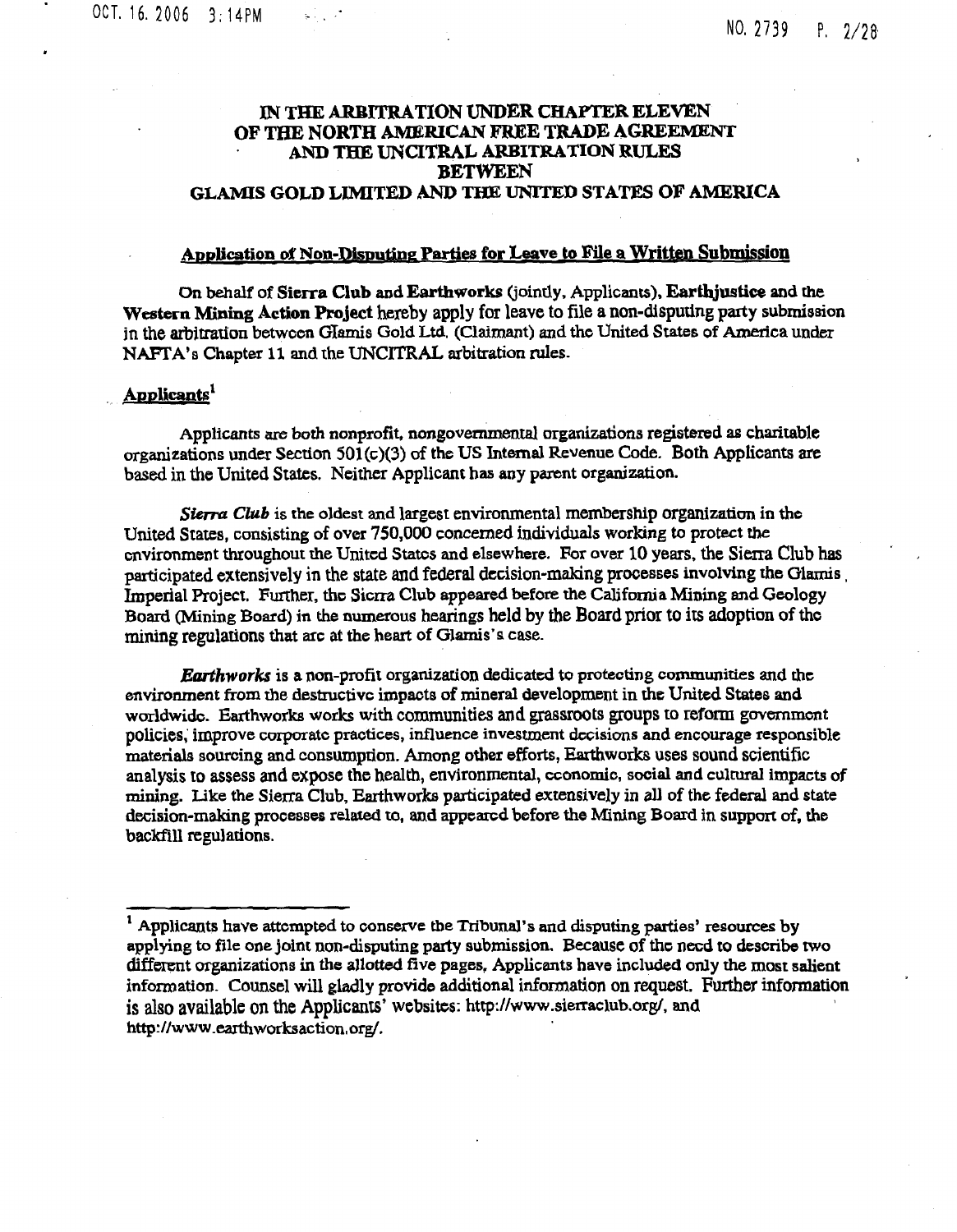Glands Gold Ltd. v. USA **Application of Sierra Club** and Earthworks **to make non-disputing party submission October 16, 2006**

*Earthjustice,* **co-counsel for Applicants,** is a public interest law firm dedicated to protecting the environment, Earthjustice's International Program works to ensure that environmental and health protections withstand the pressures of **international economic policies.** and to empower citizens to defend their right to a healthy environment. **Earthjustice represents individuals and nongovernmental organizations in** international and US federal and state tribunals, and promotes citizen enforcement of environmental standards worldwide. Earthjustice has no members.

The *Western Mining Action Project* (WMAP), co-counsel for Applicants, is **a nonprofit** environmental law center providing free legal counsel to environmental and community organizations and Native American tribes on a wide range of environmental and mining issues\_ WMAP is the nation's only nonprofit firm specializing in hardrock mining issues. WMAP is the national environmental community's recognized legal expert on hardrock mining issues. WMAP has represented the Sierra Club and Earthworks/Mineral Policy Center in issues involving the Glamis Imperial Project for over 10 years. The Western Mining Action Project has no members.

## **Affiliation with a Disputing Party**

None of the applicants has any direct or indirect affiliation **with a disputing party.**

## **Financial or Other Assistance in Preparing the Submission**

Earthjustice and the Western Mining Action Project provided Applicants all services related to the preparation of this submission free of charge. **Earthjustice's work on this** submission is part of its program on international trade and investment, which is funded by grants from the **Charles** Stewart Mott Foundation (www.mott.org), the CS Fund (www.csfund.org), and general support funds donated by Earthjustice's individual supporters. WMAP is supported by a variety of foundation grants. Other than staff of Applicants and of Earthjustice, undersigned counsel has not collaborated with or received **assistance from anyone** in preparing the submission.

#### **Applicants' interest in tie Arbitration**

This arbitration may affect California's measures requiring backfilling of certain open-pit mines, as well *as* the willingness and ability of the US and other governments to implement measures to protect the environment or health in the future. A decision requiring the United states to compensate Glamis could create pressure for California to rescind the backfilling measures or force US and California taxpayers to pay to maintain them. Such a decision could also create pressure for the US federal government to ignore its valid **concerns about the cultural** and environmental impacts of the Imperial Project that are the subject of this dispute. Because the Tribunal's decision in this case will be considered by tribunals in future investment arbitrations, its decision will also affect the rights **and obligations of governments** in implementing future health and environmental measures,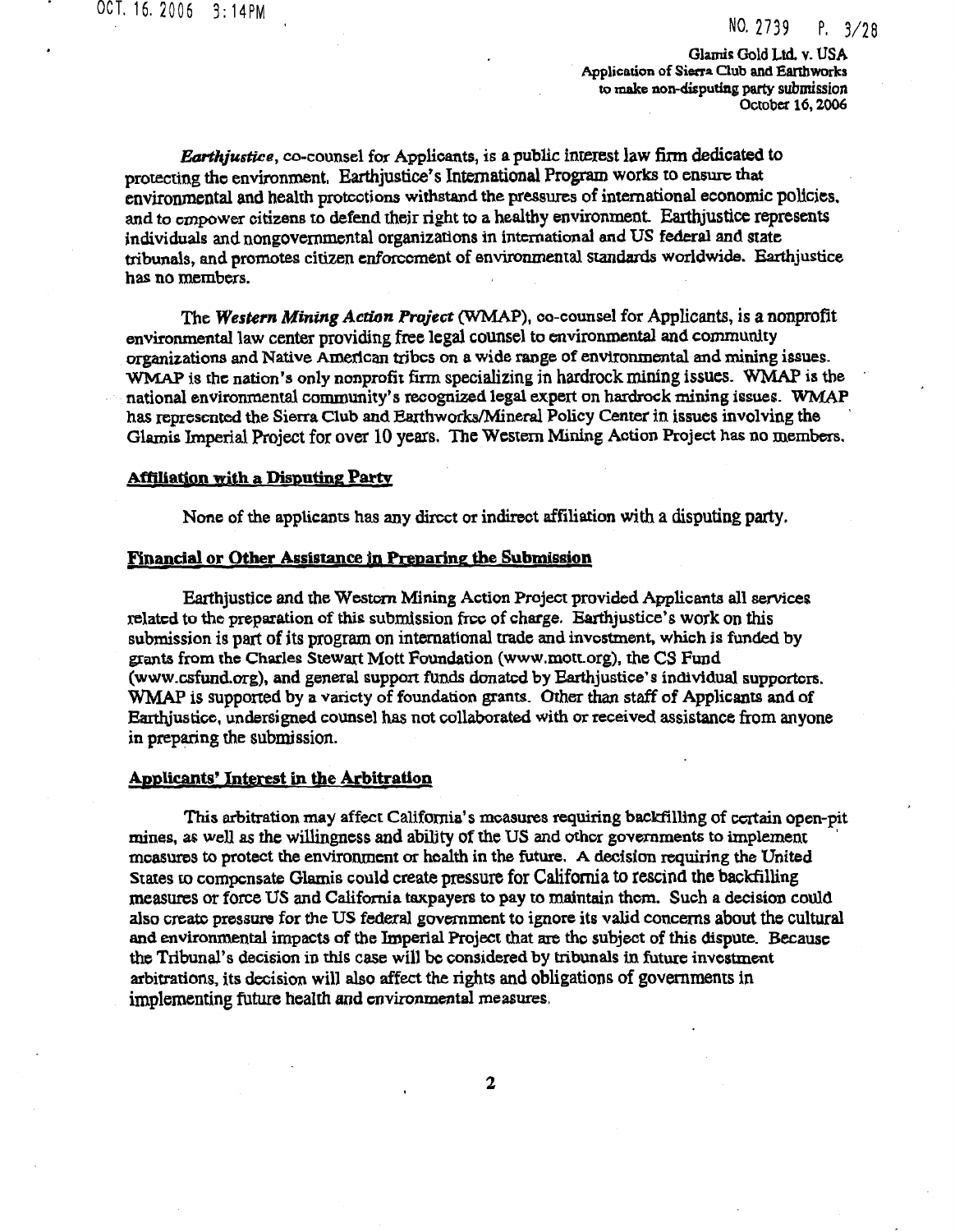**Glamis Gold Ltd. v. USA Application of Sierra Club and Earthworks to make non-disputing party submission October 16. 2006**

These are matters of direct interest to Applicants, both of which are dedicated to strengthening health and environmental protections and to ensuring the unfettered ability of governments to regulate to protect these important public values. In particular, the Sierra Club's San Diego Chapter works to protect the environment in Imperial County, where Claimant's mining claims are located. To that end, members of the San Diego Chapter have submitted extensive and detailed comments related to the proposed mining project and participated in many meetings with US government officials related to the environmental impacts of the open-pit cyanide heap leach, low-grade ore gold mines on public **lands** proposed by Claimant. The Sierra Club's Trade and Environment Program works to ensure that international trade laws promote a higher quality of life for all and are not used to attack valid environmental and public health laws and regulations.

Applicants' interest in the subject of this dispute has been recognized by the US District Court for the District of Columbia, which granted a motion by the Sierra Club and Earthworks (then called the Mineral Policy Center) to intervene in Claimant's federal lawsuit challenging the environmental reviews conducted by US federal agencies. *Glamis Imperial Corporation v. US Dept. of Interior and Bureau of Land Management,* Case **No. 1:01CV00530 RMU, 2001 WL** 1704305 (D.D.C. Nov. 13, 2001). The court's grant of permissive intervention means that it found that Applicants' defense of the actions of the US government had a question of law or fact in common with Claimant's challenge. $2$  Applicants' interest is equally strong with respect to this dispute.

In addition to the foregoing, the Sierra Club, Earthworks and Earthjustice each have a long history of working to achieve an environmentally sustainable global economy by addressing the relationship between the environment arid global economic institutions and policies. These efforts have included research, writing and public advocacy concerning the intersection of investment rules and environmental regulation, as well as promoting the right of *civil* society organizations to have access t<sup>o</sup> dispute resolution processes in international trade and investment disputes. As this brief description indicates, the outcome of this dispute will directly affect the interests of all Applicants.

#### **The Issues of Fact or Law Addressed by Applicants**

Applicants' submission addresses the legitimacy, under NAFTA's Chapter 11, of the actions of the US government taken pursuant to US laws related to mining claims, *as* well as California's mining measures, both of which the Claimant considers to be a basis for its claim.<sup>3</sup>

<sup>2</sup> *See* Federal Rule of Civil Procedure 24(b) (permissive intervention allowed "when an applicant's claim or defense and the main action have a question of law or fact in common").

<sup>3</sup> *See* Response of Claimant Glamis Gold Ltd. to Request for Bifurcation of Respondent United States of America, Apr. 21, 2005, p. 2 (noting that the US government's "definitive adverse action" in this dispute was an "illegal and arbitrary denial" of a plan of operation for Claimant's proposed mine); Glamis Notice of Arbitration, Dec. 9, 2003, para. 21 (California measures "discriminatory and expropriatory").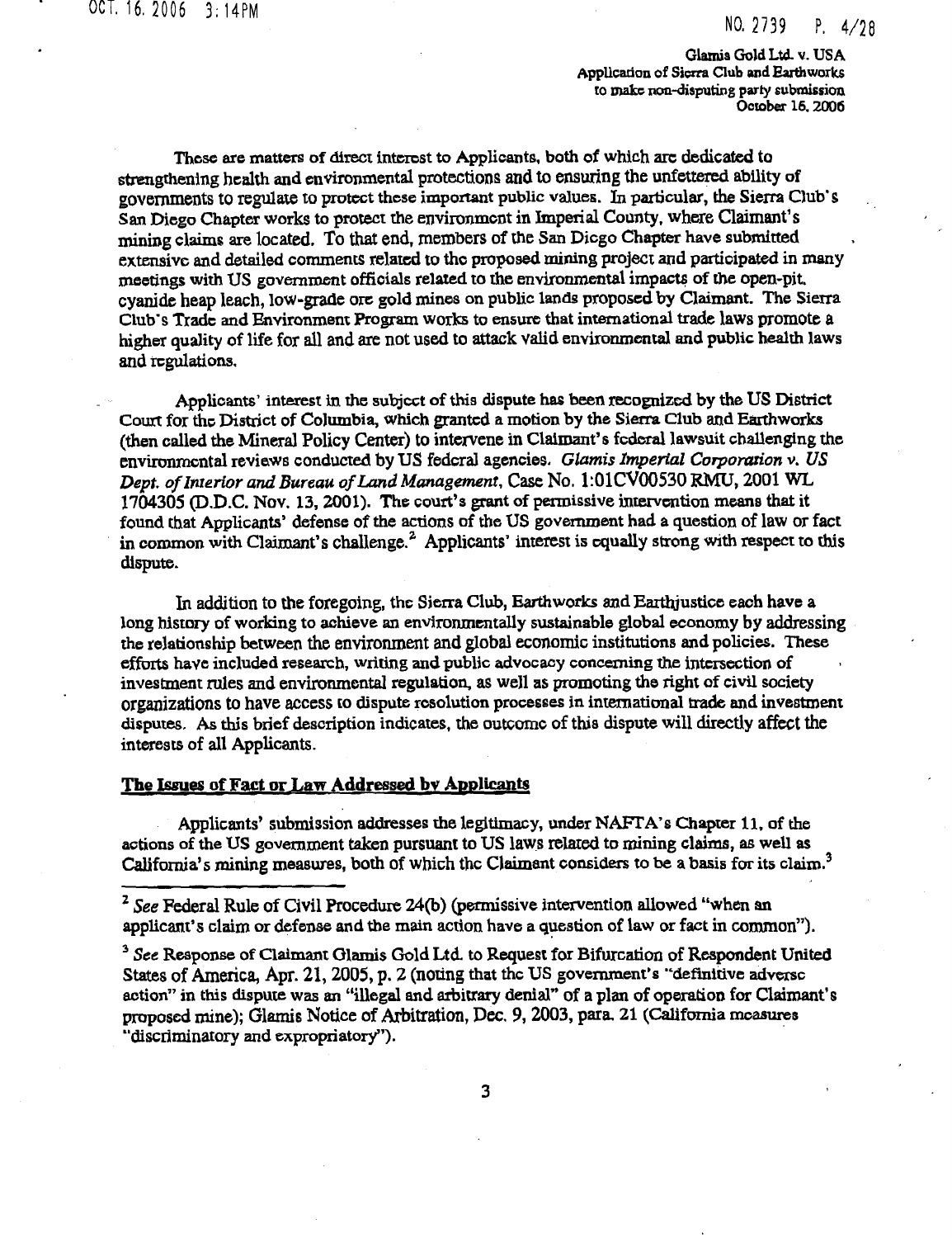Glamis Gold Ltd. v. USA Application of **Sierra Club and** Earthworks to make non-disputing party submission October 16, 2006

In particular, Applicants address issues of US and California mining law and international law that are relevant to this Tribunal's determination of the legitimacy of California's measures. **These issues include Glamis' lack of a** property right under federal Mining Law that could be subject to expropriation, and the appropriateness of the Interior Department's **and California's** actions under federal and state environmental, public lands and mining laws.

## **Why the Tribunal Should Accept this Submission**

This arbitration raises issues of broad public concern, including **questions related to the** particular mining measures at **issue here and the larger** question of governmental capacity to regulate to protect health, culture and the environment. It is thus appropriate and useful for the Tribunal to accept input from nongovernmental organizations with substantial interest and expertise in the subject matter of the dispute.

The issues raised by Glamis will affect millions of acres of public land in the Western United States. Glamis is challenging the Interior Department's authority to regulate, through the Bureau of Land Management (BLM), the destructive aspects of industrial mining operations on public land. "BLM is responsible for 260 million acres of land in the western states, Ninety *percent* of such *lands are* open to hardrock mining." *Mineral Policy Center v. Norton,* 292 <sup>F</sup>.Supp.2d 30, 33, *n.* **6 (D.D.C. 2003). Thus,** a ruling by this Tribunal against the federal government may have an undue chilling effect on BLM's ability to protect public land under federal law.

In addition, there has *been* public speculation that Respondent could be constrained from fully defending actions of the federal government upon which Claimant bases its claims.<sup>4</sup> Because the present US administration has taken the position that the US Department of Interior violated US *law* in denying Claimant's plan of operation. it may be constrained from fully defending the actions that form the basis of Claimant's claim. This concern is strengthened by positions taken by the United States in recent litigation in **US courts.** *See, e. g. , Mineral Policy Center,* 292 P. Supp. 2d at 41 (rejecting US Secretary of Interior argument that Department of Interior has no authority to regulate necessary mining activities that cause undue degradation of public lands).<sup>5</sup>

<sup>5</sup> Although the *US Federal Rules of Civil Procedure are not binding upon this Tribunal, the rule* governing intervention is instructive. Under Rule 24(a), any party has a right to Intervene "if the applicant shows that representation of its interests 'may be' **inadequate and that the burden of** making this showing is minimal," *Sagebrush Rebellion, Inc. v. Watt, 713 P.2d 525, 528* (9<sup>th</sup> Cir. 1983) (citing *Trbovich v. United Mine Workers,* 404. U.S. **528, 538 n. 10 (1972)).**

<sup>4</sup>*See, e.g.,* NAFTA's Threat to Sovereignty and Democracy: The Record of NAFTA Chapter 11 Investor-State Cases 1994-2005 (Public Citizen 2005) at 54 (expressing concern that the government will not be able to adequately defend a policy it opposes), *available at* http://www.citizen.org/documents/Chapter%2011%20Report%20Final.pdf (last visited Oct. 12, 2006).